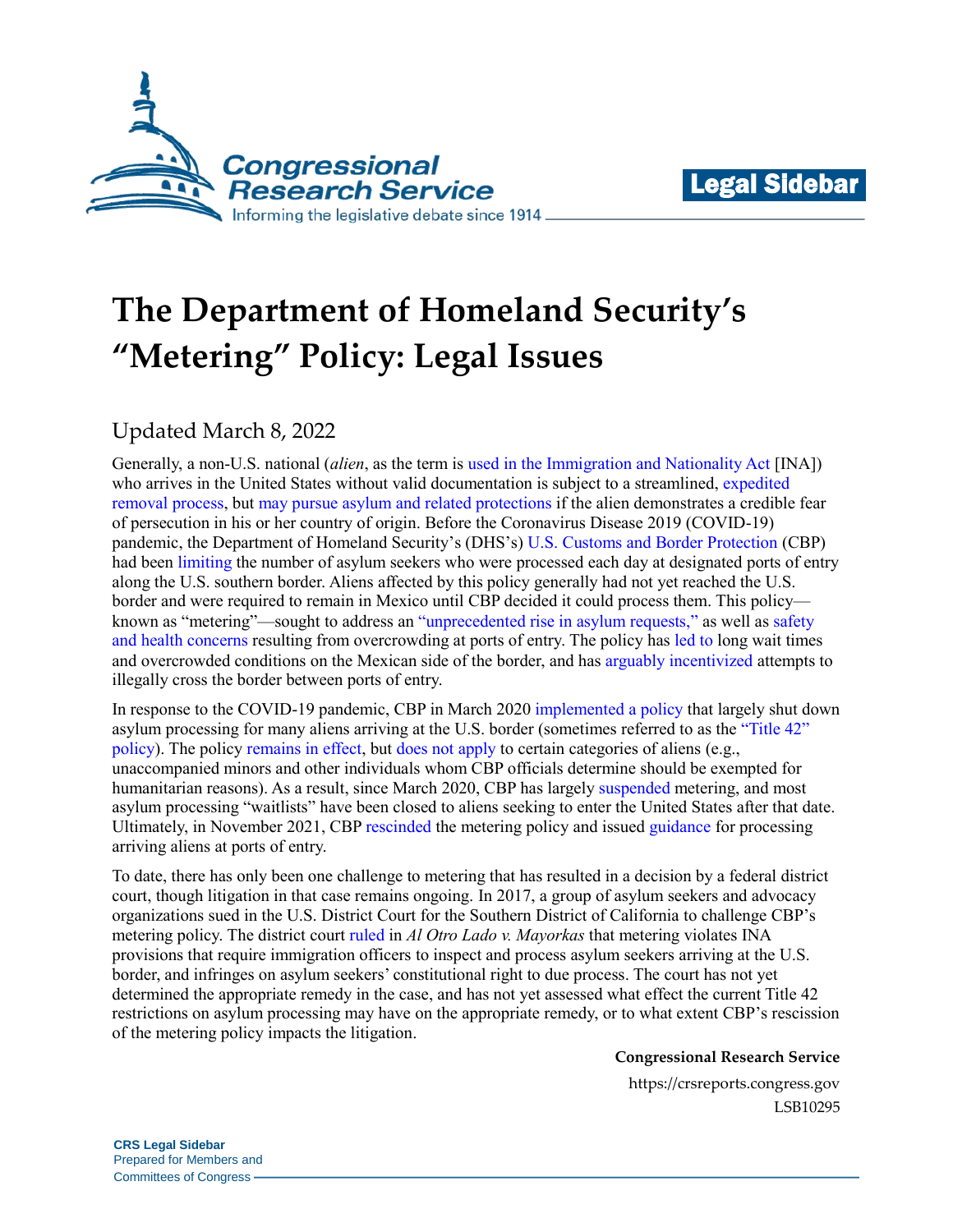# **Background on Metering**

There is no federal statute or regulation that directly governs the circumstances in which CBP may limit the number of asylum seekers who may be processed at designated ports of entry. According to a 2020 DHS Office of Inspector General (OIG) [report,](https://www.oig.dhs.gov/sites/default/files/assets/2020-10/OIG-21-02-Oct20.pdf#page=8) CBP had been limiting the number of aliens processed at U.S. ports of entry since at least 2016 through its metering policy. Under the policy, CBP officers directed asylum seekers who had not yet crossed the international boundary line into the United States to remain in Mexico if there was insufficient space and resources at the U.S. port of entry. CBP officers informed Mexican authorities when the asylum seekers could be sent on to ports of entry for inspection and processing. Nongovernmental organizations and Mexican authorities created and maintained "waiting lists" identifying the asylum seekers awaiting processing by CBP.

As noted above, CBP temporarily suspended metering following implementation of its Title 42 policy in March 2020, shutting down most asylum processing at the border in light of the COVID-19 pandemic (with certain exceptions). CBP [rescinded](https://www.cbp.gov/sites/default/files/assets/documents/2021-Nov/CBP-mgmt-processing-non-citizens-swb-lpoes-signed-Memo-11.1.2021-508.pdf) its metering policy in November 2021 and [directed officials](https://www.cbp.gov/sites/default/files/assets/documents/2021-Nov/CBP-mgmt-processing-non-citizens-swb-lpoes-signed-Memo-11.1.2021-508.pdf) to increase their operational capacity and streamline asylum processing at U.S. ports of entry. In the meantime, a lawsuit challenging the metering policy remains ongoing. Waitlisted aliens [have either](https://www.strausscenter.org/wp-content/uploads/August_2021_Metering.pdf#page=3) remained in Mexican border cities, attempted to enter the United States between ports of entry, been deported to their countries of origin, moved to other cities within Mexico, or been processed under the Title 42 exceptions.

The metering policy is distinct from DHS's ["Migrant Protection Protocols"](https://crsreports.congress.gov/product/pdf/LSB/LSB10251) (MPP), a policy created during the Trump Administration that requires most asylum seekers arriving at the U.S. southern border to return to Mexico pending their formal removal proceedings. Unlike the MPP, the metering policy applied to aliens who had not yet been inspected by CBP, whereas the MPP applies to aliens whom CBP had *already inspected* and placed in removal proceedings. (The Biden Administration [terminated](https://www.dhs.gov/sites/default/files/publications/21_0601_termination_of_mpp_program.pdf) the MPP in June 2021; however, following a legal challenge, a federal district court [ruled](https://ago.mo.gov/docs/default-source/press-releases/mpp.pdf?sfvrsn=f2722fb5_2) that the termination was unlawful and ordered DHS to take steps to resume the MPP for the time being.)

Importantly, when defending the metering policy in litigation, the government [disputed](https://ccrjustice.org/sites/default/files/attach/2018/08/135-main-w-attachment.pdf#page=22) the existence of such a policy with respect to aliens who have physically arrived at U.S. ports of entry. The government [argued](https://ccrjustice.org/sites/default/files/attach/2018/12/Gov%27t%20Memo%20ISO%202d%20MTD.pdf#page=15) nonetheless that such a policy could be lawfully applied to aliens who had not physically crossed into the United States and who, while at the cusp of entry, remained on the Mexican side of the border. As discussed further below, the federal district court considering the lawsuit challenging metering rejected the government's argument.

### **Statutory Framework**

The dispute over CBP's metering policy largely centers on the language of (1) Section 208 of the INA, which establishes rules for [asylum eligibility](https://crsreports.congress.gov/product/pdf/R/R45539) and (2) Section 235 of the INA, which requires the inspection of aliens seeking admission into the United States and provides a streamlined, [expedited](https://crsreports.congress.gov/product/pdf/IF/IF11357)  [removal](https://crsreports.congress.gov/product/pdf/IF/IF11357) process for aliens who arrive at or between a U.S. port of entry without proper documentation. Three provisions are particularly relevant:

- [INA § 235\(a\)\(3\),](https://uscode.house.gov/view.xhtml?req=granuleid:USC-prelim-title8-section1225&num=0&edition=prelim) which provides that all aliens "who are *applicants for admission or otherwise seeking admission* . . . shall be inspected by immigration officers";
- INA  $\S 208(a)(1)$ , which states that "[a]ny alien who is physically present in the United States *or who arrives in the United States* (whether or not at a designated port of arrival . . .), irrespective of such alien's status, may apply for asylum in accordance with this section or, where applicable, section [235(b)] of [the INA]"; and
- [INA § 235\(b\)\(1\)\(A\)\(ii\),](https://uscode.house.gov/view.xhtml?req=granuleid:USC-prelim-title8-section1225&num=0&edition=prelim) which states that an alien who is "*arriving in the United States*" and subject to expedited removal must be referred to an asylum officer if "the alien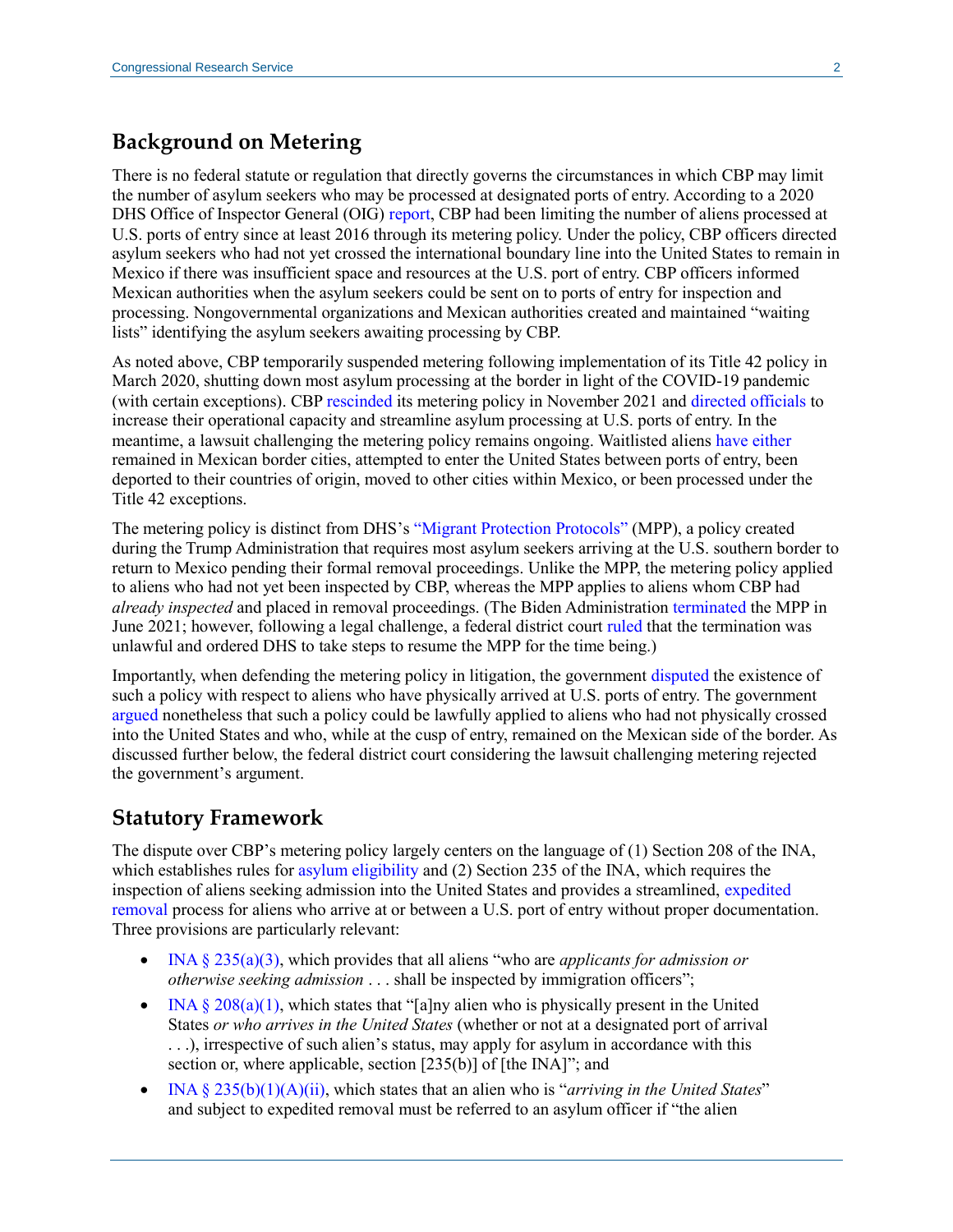indicates either an intention to apply for asylum under [INA § 208] or a fear of persecution."

# **Legal Challenge to the Metering Policy**

Under CBP's metering policy, the agency limited the number of asylum seekers who were processed at designated ports of entry each day, and instructed some asylum seekers to remain in Mexico until CBP had the capacity and resources to process them. In some cases, asylum seekers [waited](https://www.migrationpolicy.org/article/trump-administrations-unprecedented-actions-asylum-southern-border-hit-legal-roadblock) in Mexico for weeks or months before they could present their claims.

In *Al Otro Lado v. Mayorkas*, an immigration advocacy organization and six asylum seekers whom CBP allegedly had turned away at various ports of entry after they had physically crossed the border filed a [class action](https://crsreports.congress.gov/product/pdf/R/R45159) [lawsuit](https://ccrjustice.org/sites/default/files/attach/2017/07/AOL%20Complaint%207.12.2017.pdf) in 2017 challenging CBP's metering policy. The plaintiffs [amended](https://ccrjustice.org/sites/default/files/attach/2018/10/AmendedComplaint.pdf) their complaint in 2018 to include eight additional asylum seekers, several of whom CBP allegedly had turned away "in the middle of the bridge" when *approaching* the U.S. border.

The plaintiffs, who [claimed](https://ccrjustice.org/sites/default/files/attach/2018/10/AmendedComplaint.pdf#page=6) that asylum seekers are subject to "dangerous conditions of rampant crime and violence by gangs and cartels on the Mexican side of the border," argued that CBP's metering system "creates unreasonable and life-threatening delays in processing asylum seekers." They also [alleged](https://ccrjustice.org/sites/default/files/attach/2018/10/AmendedComplaint.pdf#page=4) that CBP officials have discouraged aliens from pursuing asylum by forcibly removing them from ports of entry, threatening them with prolonged detention or separation from their children, and falsely telling them that they can no longer pursue asylum due to changes in U.S. law.

The plaintiffs [argued](https://ccrjustice.org/sites/default/files/attach/2018/10/AmendedComplaint.pdf#page=91) that CBP's metering policy violated INA provisions that allow any alien who is physically present or arriving in the United States to pursue asylum, and that require CBP to refer any alien subject to expedited removal who indicates an intention to apply for asylum or a fear of persecution for a [credible fear interview.](https://crsreports.congress.gov/product/pdf/R/R45314#_Toc525635390) The plaintiffs [also argued](https://ccrjustice.org/sites/default/files/attach/2018/10/AmendedComplaint.pdf#page=99) that CBP violated their [due process](https://constitution.congress.gov/browse/essay/amdt5-4-1/ALDE_00000874/) rights by denying or delaying their "access to the asylum process." Finally, the plaintiffs [argued](https://ccrjustice.org/sites/default/files/attach/2018/10/AmendedComplaint.pdf#page=101) that CBP's policy violated the international law concept of *[non-refoulement](https://www.unhcr.org/en-us/3b66c2aa10.pdf#zoom=95)*, which instructs that no country should expel or return an individual to a place where he or she faces persecution. The plaintiffs [requested](https://ccrjustice.org/sites/default/files/attach/2018/10/AmendedComplaint.pdf#page=102) that the federal district court declare CBP's metering policy unlawful and enjoin the agency from continuing it.

The government [disputed](https://ccrjustice.org/sites/default/files/attach/2018/08/135-main-w-attachment.pdf#page=23) the existence of a "broadly sanctioned" metering policy for aliens who have already arrived at U.S. ports of entry, but did not dispute that a metering policy applied to aliens outside the United States. The government [argued](https://ccrjustice.org/sites/default/files/attach/2018/12/Gov%27t%20Memo%20ISO%202d%20MTD.pdf#page=15) that the "extraterritorial" plaintiffs had no basis to challenge metering because they had not physically crossed into the United States when they were turned away. The government [argued](https://ccrjustice.org/sites/default/files/attach/2018/12/Gov%27t%20Memo%20ISO%202d%20MTD.pdf#page=17) that the INA provisions requiring the inspection of aliens "are triggered *only* if the alien is on American soil," and accordingly do not govern policies directed at aliens located outside the United States, even when such aliens are at the threshold of reaching the U.S. border.

On September 2, 2021, the federal district court considering the legal challenge [ruled](https://ccrjustice.org/sites/default/files/attach/2021/09/742%20Order%20granting%20in%20part%20Plaintiffs%20Motion%20for%20Summary%20Judgment%202021.08.02.pdf#page=19) that the metering policy violated INA provisions that require the inspection and processing of asylum seekers arriving at the U.S. border. The court also [held](https://ccrjustice.org/sites/default/files/attach/2021/09/742%20Order%20granting%20in%20part%20Plaintiffs%20Motion%20for%20Summary%20Judgment%202021.08.02.pdf#page=34) that metering violated the asylum seekers' constitutional right to due process. The court is considering the appropriate equitable remedy in the case (e.g., an injunction halting the use of metering), and the extent to which the Title 42 policy generally suspending asylum processing at the border would affect the implementation of that remedy. The court has not yet addressed the extent to which CBP's subsequent rescission of the metering policy will impact the litigation.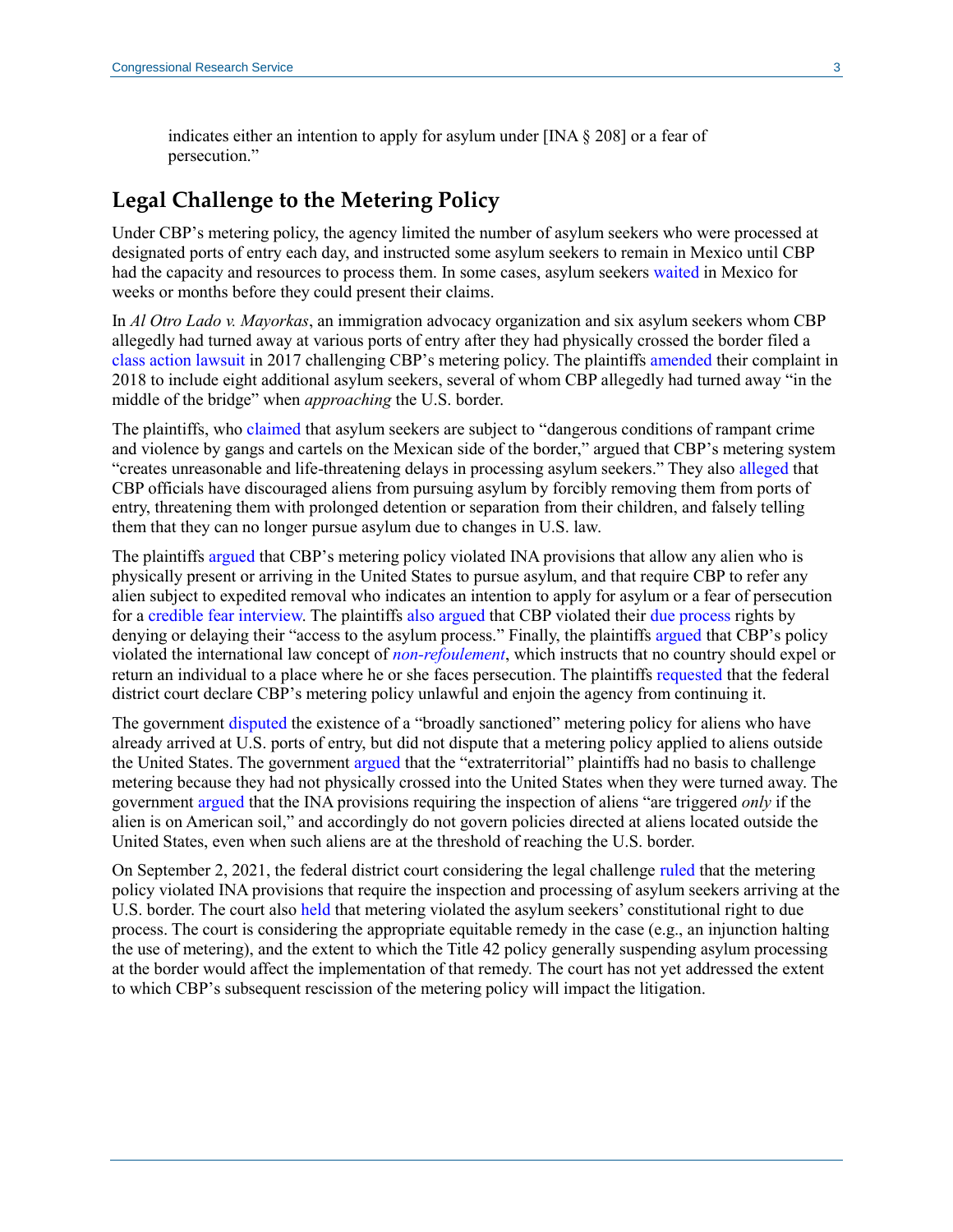# **Analysis of CBP's Metering Policy as Applied to Aliens Outside the United States**

The legal challenge to CBP's metering policy asked whether that policy was consistent with federal immigration statutes, including whether those statutes apply to aliens at the cusp of physical entry into the United States. In analyzing the metering policy, the district court in *Al Otro Lado* considered whether that policy complied with statutes concerning the inspection of applicants for admission, the constitutional protections generally available to aliens seeking admission, and international law principles.

#### **Statutory Considerations**

The question of whether the metering policy was permissible largely turned on what it means for an alien seeking admission to have "arrived in the United States," as required by several INA provisions. Plaintiffs alleged that the metering policy conflicted with the applicable framework because INA  $\S$  235(a)(3) states that all applicants for admission (who are defined to include an alien "who arrives in the United States") "*shall be inspected* by immigration officers" (emphasis added). Furthermore, plaintiffs argued that [INA](https://uscode.house.gov/view.xhtml?req=granuleid:USC-prelim-title8-section1158&num=0&edition=prelim)  § [208\(a\)\(1\)](https://uscode.house.gov/view.xhtml?req=granuleid:USC-prelim-title8-section1158&num=0&edition=prelim) provides that "[a]ny alien who is physically present in the United States *or who arrives in the United States* . . . irrespective of such alien's status, may apply for asylum" (emphasis added). Additionally, though most asylum seekers without valid documentation are subject to expedited removal, INA §  $235(b)(1)(A)(ii)$  requires a credible fear interview if an alien "arriving in the United States" indicates either an intention to apply for asylum or a fear of persecution.

At least two Supreme Court decisions may be relevant to interpreting these statutes' application to metering policies. In the 1993 case of *[Sale v. Haitian Center Council, Inc.](https://tile.loc.gov/storage-services/service/ll/usrep/usrep509/usrep509155/usrep509155.pdf)*, the Supreme Court reviewed the lawfulness of the Coast Guard's interdiction of vessels on the high seas carrying Haitian migrants and repatriation of those migrants back to Haiti. There, the Court [concluded](https://tile.loc.gov/storage-services/service/ll/usrep/usrep509/usrep509155/usrep509155.pdf#page=23) that various immigration statutes—including those concerning asylum eligibility—did not apply to aliens apprehended extraterritorially. More recently in the 2020 case of *[DHS v. Thuraissigiam](https://www.supremecourt.gov/opinions/19pdf/19-161_g314.pdf)*, the Court rejected a constitutional challenge to the streamlined expedited removal process brought by an alien apprehended by immigration authorities between U.S. ports of entry and roughly 25 yards from the border. In so doing, the Court [observed](https://www.supremecourt.gov/opinions/19pdf/19-161_g314.pdf#page=38) that "[w]hen an alien *arrives* at a port of entry . . . the alien *is on U.S. soil*" but the alien is still treated for purposes of procedural due process analysis as having not yet entered the country. The *Thuraissigiam* Court [held](https://www.supremecourt.gov/opinions/19pdf/19-161_g314.pdf#page=38) that the same constitutional principle applied to those persons apprehended when illegally crossing into the United States between ports of entry.

In *Al Otro Lado*, the government cited these Supreme Court decisions to support its contention that aliens who have yet to reach U.S. ports of entry are not "arriving" aliens covered by the INA. The district court [concluded](https://ccrjustice.org/sites/default/files/attach/2021/09/742%20Order%20granting%20in%20part%20Plaintiffs%20Motion%20for%20Summary%20Judgment%202021.08.02.pdf#page=22) both cases were distinguishable and not controlling upon its analysis of the metering policy. With regard to *Sale*, the district court [observed](https://ccrjustice.org/sites/default/files/attach/2021/09/742%20Order%20granting%20in%20part%20Plaintiffs%20Motion%20for%20Summary%20Judgment%202021.08.02.pdf#page=22) that the governing immigration statutes had been amended or superseded in the intervening years, so that the *Sale* Court's interpretative analysis was inapposite to the present-day statutory framework governing metering. Additionally, unlike *Sale*, the *Al Otro Lado* court [explained,](https://ccrjustice.org/sites/default/files/attach/2021/09/742%20Order%20granting%20in%20part%20Plaintiffs%20Motion%20for%20Summary%20Judgment%202021.08.02.pdf#page=24) the plaintiffs were turned away by CBP officers standing on the U.S. side of the border; their actions, the court reasoned, thus involved a "domestic application of the statute." Regarding *Thuraissigiam*, the *Al Otro Lado* court viewed the High Court's observation that an arriving alien is on U.S. soil as being ["mere dicta,"](https://ccrjustice.org/sites/default/files/attach/2021/09/742%20Order%20granting%20in%20part%20Plaintiffs%20Motion%20for%20Summary%20Judgment%202021.08.02.pdf#page=24) and the district court [concluded](https://ccrjustice.org/sites/default/files/attach/2021/09/742%20Order%20granting%20in%20part%20Plaintiffs%20Motion%20for%20Summary%20Judgment%202021.08.02.pdf#page=25) that nothing in *Thuraissigiam* undercut the district court's interpretation of the INA statutes as applying to aliens "in the process of arriving" at a U.S. port of entry who had not yet reached that destination.

The district court [held](https://ccrjustice.org/sites/default/files/attach/2021/09/742%20Order%20granting%20in%20part%20Plaintiffs%20Motion%20for%20Summary%20Judgment%202021.08.02.pdf#page=26) that CBP's metering policy ran afoul of its "statutorily mandatory duties" to inspect and process asylum seekers even though the individual plaintiffs were eventually permitted to come to the ports of entry and seek asylum. The court [determined](https://ccrjustice.org/sites/default/files/attach/2021/09/742%20Order%20granting%20in%20part%20Plaintiffs%20Motion%20for%20Summary%20Judgment%202021.08.02.pdf#page=29) that the plain text of the relevant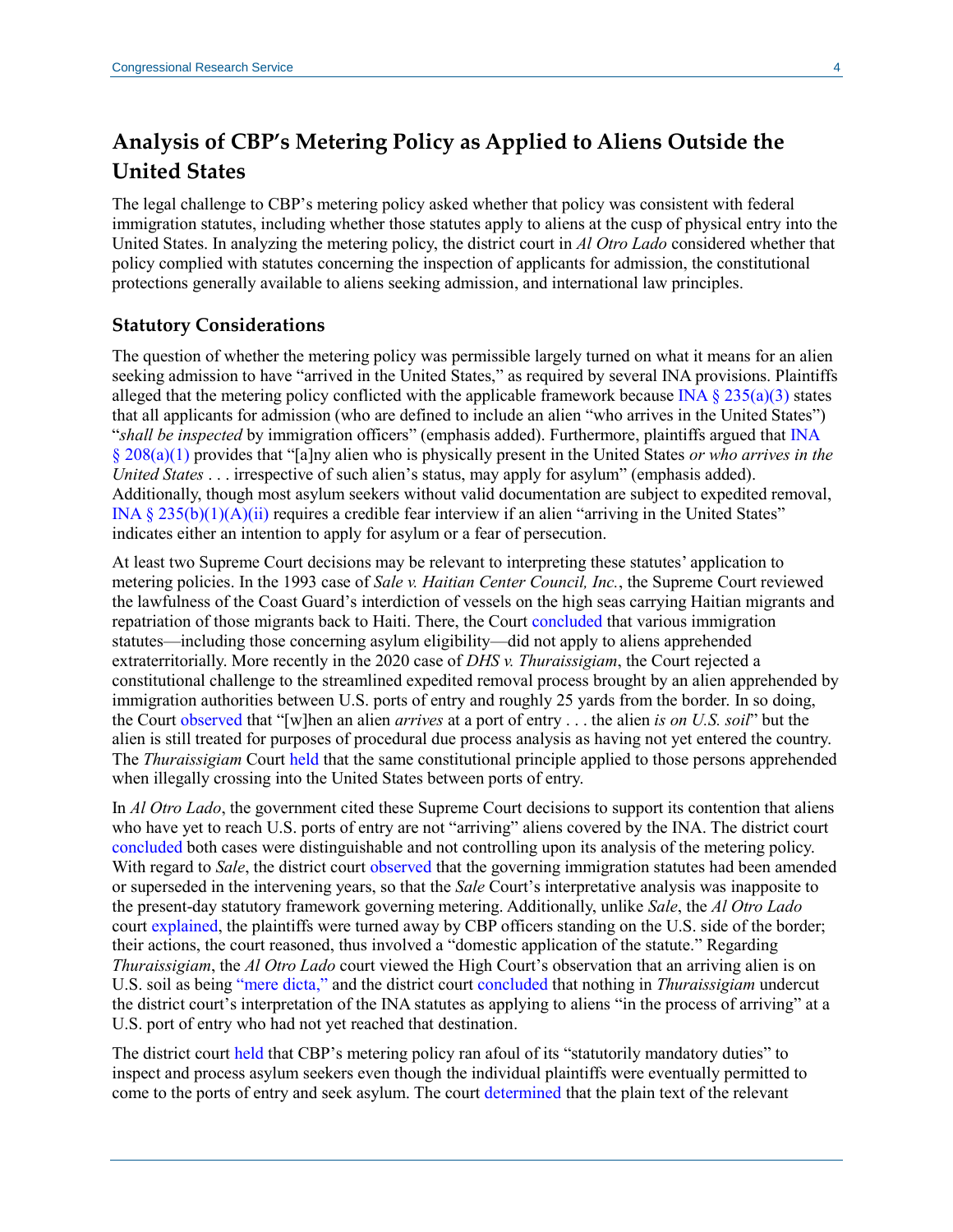statutes impose the inspection and processing requirements when the alien *first* "arrives" or "is arriving" in the United States, not upon some "unspecified future arrival." The court further opined that metering was incompatible [with Congress's intent](https://ccrjustice.org/sites/default/files/attach/2021/09/742%20Order%20granting%20in%20part%20Plaintiffs%20Motion%20for%20Summary%20Judgment%202021.08.02.pdf#page=30) when it created the statutory framework governing applicants for admission, to protect credible asylum applicants and enable the prompt admission of all aliens who are entitled to be admitted, no matter whether they had arrived at a port of entry or entered unlawfully between ports of entry.

#### **Constitutional Considerations**

The *Al Otro Lado* plaintiffs als[o argued](https://ccrjustice.org/sites/default/files/attach/2018/10/AmendedComplaint.pdf#page=99) that the metering policy violated their right to due process by delaying or denying their "access to the asylum process." The Supreme Court has long held that aliens seeking initial entry into the United States [have limited constitutional rights](https://crsreports.congress.gov/product/pdf/R/R45314#_Toc525635381) regarding their applications for admission because "the power to admit or exclude aliens is a sovereign prerogative," and they are only entitled to whatever procedures Congress authorized by statute. These limitations apply not only to aliens who are [physically outside](https://supreme.justia.com/cases/federal/us/339/763/) [of the United States,](https://supreme.justia.com/cases/federal/us/494/259/) but also to those who are standing ["on the threshold of](https://supreme.justia.com/cases/federal/us/345/206/)  [initial entry,"](https://supreme.justia.com/cases/federal/us/345/206/) such as at a border checkpoint, and who are treated, under the ["entry fiction doctrine,"](https://crsreports.congress.gov/product/pdf/R/R45314#_Toc525635381) as though they had never entered the country. In *Thuraissigiam*, the Supreme Court reaffirmed this ["century](https://www.supremecourt.gov/opinions/19pdf/19-161_g314.pdf#page=38)[old rule"](https://www.supremecourt.gov/opinions/19pdf/19-161_g314.pdf#page=38) and held that an alien detained shortly after entering the United States between designated ports of entry could be treated ["as if stopped at the border."](https://www.supremecourt.gov/opinions/19pdf/19-161_g314.pdf#page=38)

In *Al Otro Lado*, the government cited these principles in [arguing](https://ccrjustice.org/sites/default/files/attach/2021/09/742%20Order%20granting%20in%20part%20Plaintiffs%20Motion%20for%20Summary%20Judgment%202021.08.02.pdf#page=34) that the Fifth Amendment's due process protections did not apply to the plaintiffs because they were physically outside U.S. territory when turned away. The district court disagreed, [ruling](https://ccrjustice.org/sites/default/files/attach/2021/09/742%20Order%20granting%20in%20part%20Plaintiffs%20Motion%20for%20Summary%20Judgment%202021.08.02.pdf#page=34) that the "extraterritorial" asylum seekers were entitled to due process protections. To the district court, it was less constitutionally significant that the asylum seekers may not have reached U.S. soil than it was that immigration authorities stationed in U.S. territory turned them away, and that these personnel (in the view of the district court) violated governing INA statutes in carrying out the metering policy, unlike the immigration authorities in *Thuraissigiam* who afforded the petitioner all the rights he was due under the expedited removal statute. The court [rejected](https://ccrjustice.org/sites/default/files/attach/2021/09/742%20Order%20granting%20in%20part%20Plaintiffs%20Motion%20for%20Summary%20Judgment%202021.08.02.pdf#page=35) the notion that the availability of due process depends upon ["bright-line"](https://ccrjustice.org/sites/default/files/attach/2021/09/742%20Order%20granting%20in%20part%20Plaintiffs%20Motion%20for%20Summary%20Judgment%202021.08.02.pdf#page=35) tests, such as whether an alien has developed significant connections with the United States. The court [concluded](https://ccrjustice.org/sites/default/files/attach/2021/09/742%20Order%20granting%20in%20part%20Plaintiffs%20Motion%20for%20Summary%20Judgment%202021.08.02.pdf#page=37) that "the Fifth Amendment applies to conduct that occurs on American soil." The court [also determined](https://ccrjustice.org/sites/default/files/attach/2021/09/742%20Order%20granting%20in%20part%20Plaintiffs%20Motion%20for%20Summary%20Judgment%202021.08.02.pdf#page=37) that the plaintiffs' due process rights derived from protections Congress afforded through statute. The court [held](https://ccrjustice.org/sites/default/files/attach/2021/09/742%20Order%20granting%20in%20part%20Plaintiffs%20Motion%20for%20Summary%20Judgment%202021.08.02.pdf#page=37) that CBP's failure to inspect the plaintiff asylum seekers, as required under governing statutes, thus violated their right to due process.

#### **International Law Principles**

The *Al Otro Lado* plaintiffs also [claimed](https://ccrjustice.org/sites/default/files/attach/2018/10/AmendedComplaint.pdf#page=101) that CBP violated international law principles "reflected in treaties which the United States has ratified and implemented." The 1967 [United Nations Protocol](http://www.unhcr.org/en-us/protection/basic/3b66c2aa10/convention-protocol-relating-status-refugees.html)  [Relating to the Status of Refugees](http://www.unhcr.org/en-us/protection/basic/3b66c2aa10/convention-protocol-relating-status-refugees.html) (Refugee Protocol), to which the United States is a party, incorporates Articles 2 through 34 of the 1951 U.N. Convention relating to the Status of Refugees (Refugee Convention). Under Article 33 of the Refugee Convention, member states may not "expel or return ('refouler') a refugee in any manner whatsoever to the frontiers of territories where his life or freedom would be threatened" on account of a protected ground (e.g., political opinion).

U.S. authorities have generally construed the protections afforded by the Refugee Convention as applying only to aliens who are within U.S. territory, and who may not be *expelled* or otherwise penalized because of their unlawful *entry or presence*. In *[Sale](https://tile.loc.gov/storage-services/service/ll/usrep/usrep509/usrep509155/usrep509155.pdf#page=29)*, the Supreme Court determined that the Refugee Protection's *non-refoulement* provisions "cannot reasonably be read to say anything at all about a nation's actions toward aliens outside its own territory."

Initially, the district court in *Al Otro Lado* [had ruled](https://ccrjustice.org/sites/default/files/attach/2019/07/Order%20granting%20in%20part%20and%20denying%20in%20part%20MTD%207.29.19%20_1.pdf#page=79) that under th[e Alien Tort Statute](https://uscode.house.gov/view.xhtml?req=granuleid:USC-prelim-title28-section1350&num=0&edition=prelim) (ATS), which authorizes civil actions by aliens for [torts](https://crsreports.congress.gov/product/pdf/IF/IF11291) "committed in violation of the law of nations or a treaty of the